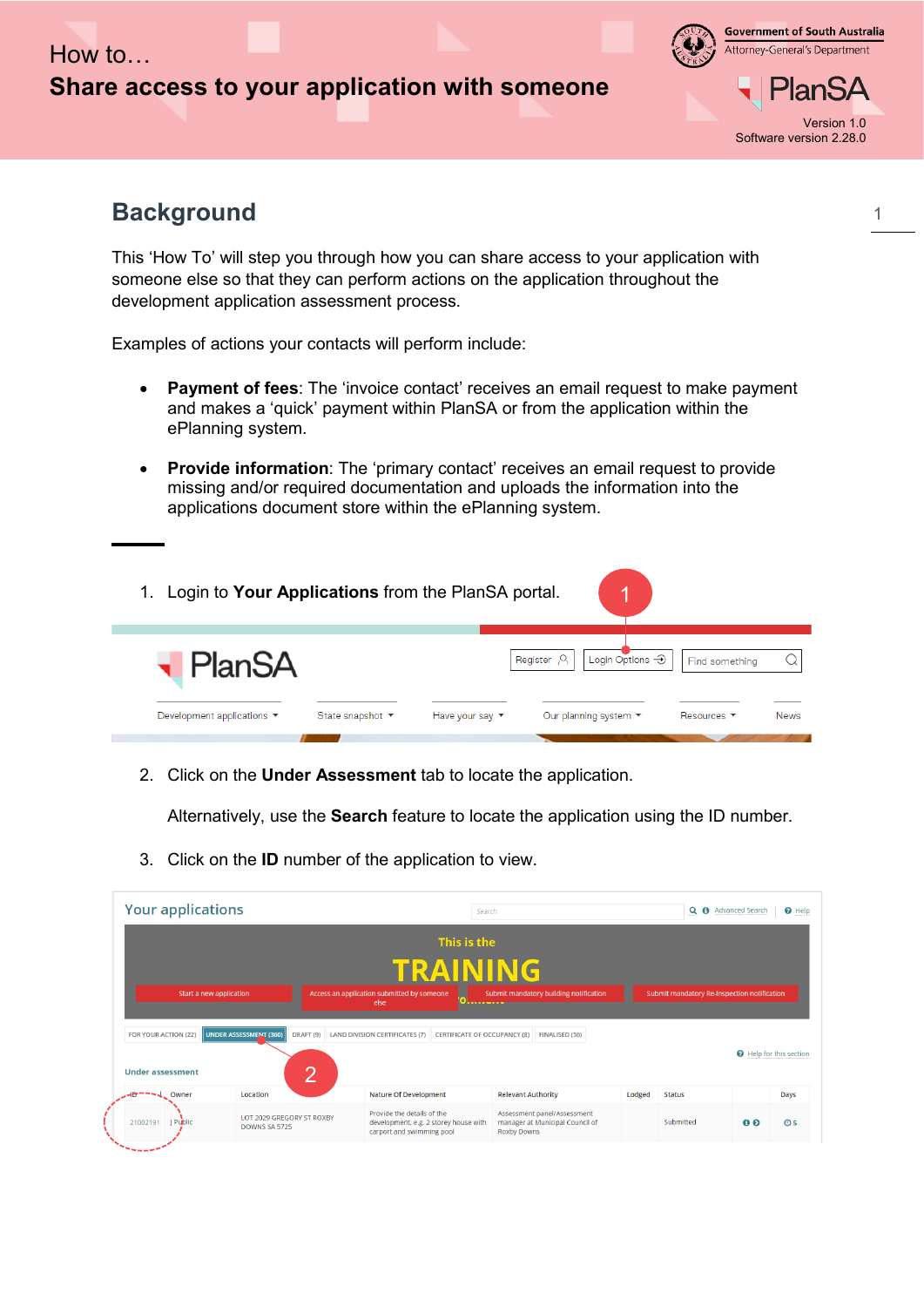

**Government of South Australia** Attorney-General's Department



Version 1.0 Software version 2.28.0

4. Click on **Sharing access** within the **Development Application** screen.



5. The **Access Code** is shown, provide this number and the application ID over the phone or in an email.

Use the **Refresh access code** option if the code has expired.

6. To send instructions on how to use the system to the contact who is being given access to the application, type their email address in the **Email Address** field and then click on **Send Email** to complete sharing the instructions.

| Development application: 21002191                                                                                                                                                                |  |
|--------------------------------------------------------------------------------------------------------------------------------------------------------------------------------------------------|--|
| <b>Related Actions</b><br><b>Sharing access</b><br><b>Documents</b><br>Summary                                                                                                                   |  |
| 5<br>21002191<br><b>Application ID</b><br><b>Access Code</b><br>5B3991A8<br><b>2</b> Refresh access code                                                                                         |  |
| To share access with someone effect provide them with the Application ID and Access Code numbers above.                                                                                          |  |
| <b>Send Instructions</b><br>If anyone that you wish to share access with has not used the Development Application system before, they may require instructions to use this system.               |  |
| Please enter their email address below. Each recipient will receive an email explaining how to proceed.<br>You will need to provide them with the 'Application ID' and 'Access code' seperately. |  |
| <b>Email address</b><br><b>SEND EMAIL</b>                                                                                                                                                        |  |

A list of people that have access to your applications is also available from the **Sharing Access** screen, which allows you to check if your contacts have successfully accessed the application. You can revoke 'sharing access' from a contact in this section.

| The following users and organisations have access to your application.<br>You may revoke the access for any of these users by clicking on the associated trash can icon below. |              |                                   |              |                |
|--------------------------------------------------------------------------------------------------------------------------------------------------------------------------------|--------------|-----------------------------------|--------------|----------------|
| Name                                                                                                                                                                           | Username     | Email                             | Organisation | <b>Actions</b> |
| <b>Test UserOne</b>                                                                                                                                                            | test.userone | dptitesting99+testemail@gmail.com |              |                |